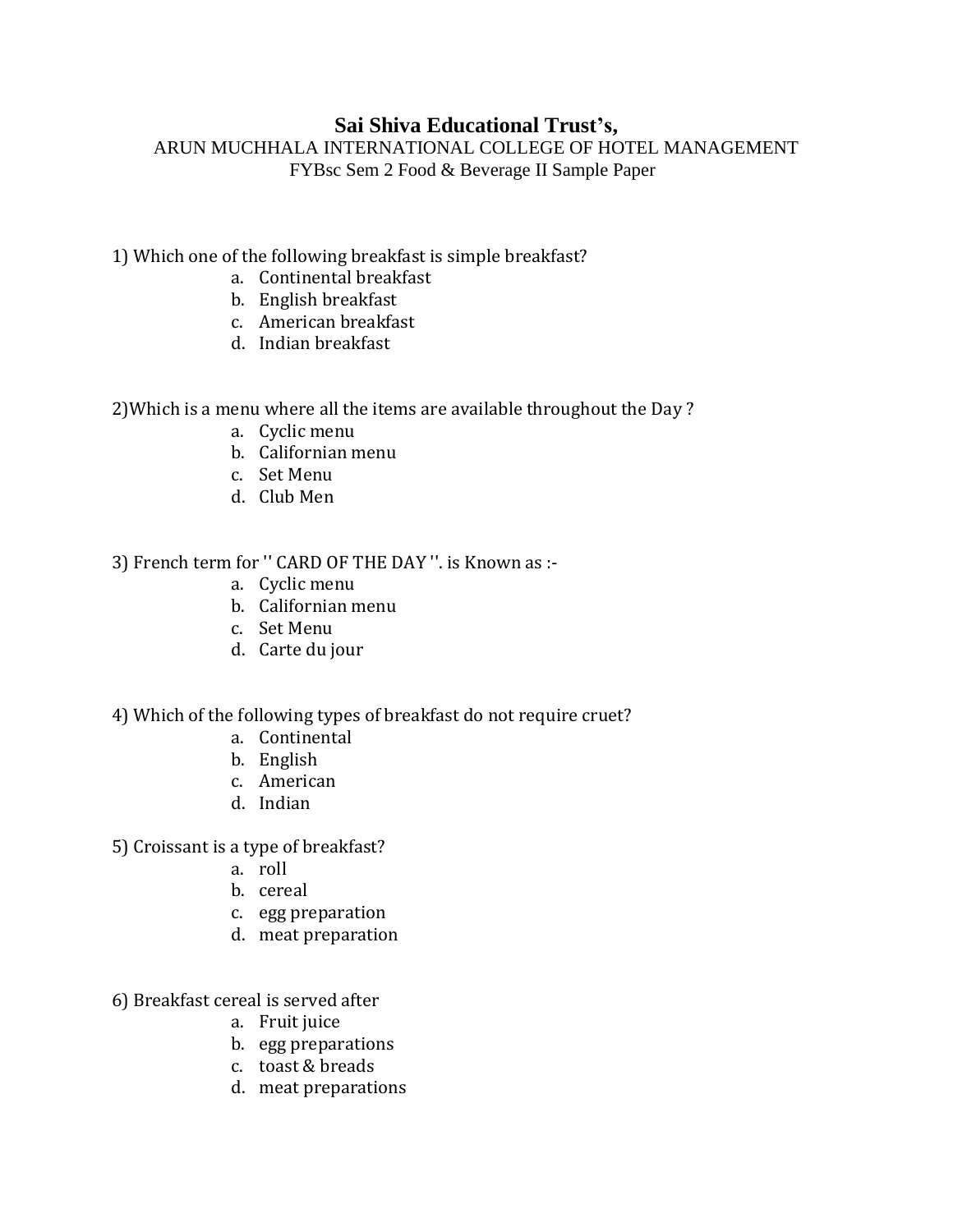7) Menu which includes items which reflects a particular geographical area & may be traditional in terms of design with translation in English .

- a. Cyclic menu
- b. Californian menu
- c. A'la Carte Menu
- d. d)Ethnic Menu .
- 8) Give examples of preserves?
	- a. Honey, salt, jam, peanuts.
	- b. Jam, honey, butter, marmalade.
	- c. Butter, mix fruit jam, orange jam, honey.
	- d. Corn flakes, honey, milk, sugar.
- 9) Brunch is served between
	- a. 8 am till 10 am
	- b. 10 am till 3 pm
	- c.  $5 \text{ pm}$  till  $7 \text{ pm}$
	- d. 8 pm till 10 pm

10) Which meal is an informal meal consumed at late evening ?

- a. Lunch
- b. Dinner
- c. Supper
- d. Snacks

11) Which menu is termed as Table of the host ?

- a. Al carte menu
- b. Table d'hote menu
- c. Buffet
- d. Breakfast menu
- e.
- 12) American service is also known as
	- a. French service
	- b. Silver service
	- c. Russian service
	- d. Pre plated service
- 13 ) What is a Club Menu ?
	- a. It is termed Carte D'u Jour
	- b. It consist of short ordered items & few special .Club members expect full service for lunch with wider selection for dinner.
	- c. It is termed as Al carte Menu
	- d. Menu where all the items are available throughout the day.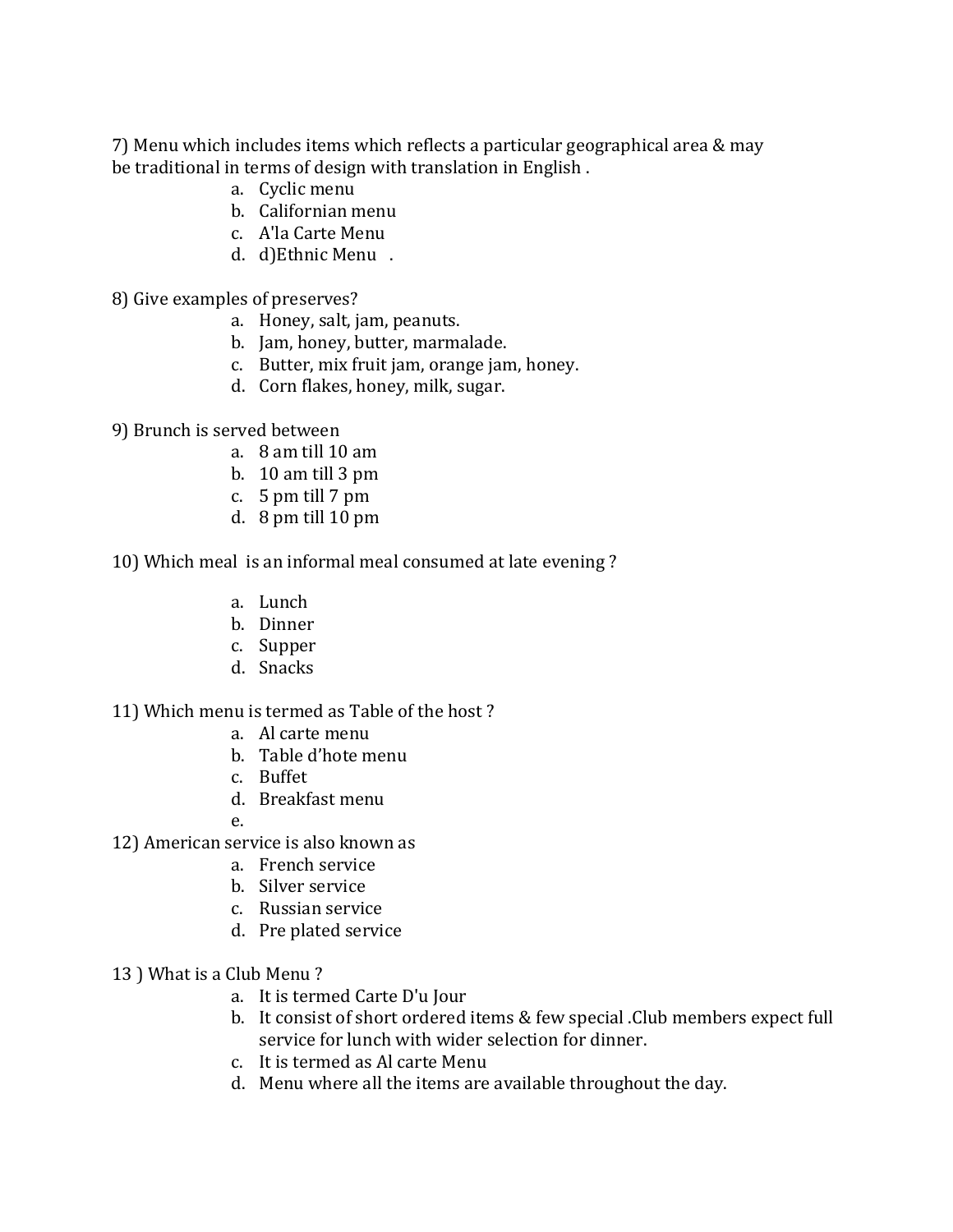- 14) What is Ayurvedic Menu ?
	- a. It is Dish of Day
	- b. It is also termed a set menu
	- c. Menu which is Sattvic (pure) food is needed to heal and maintain good health and must incorporate six tastes in every meal: sweet, sour, salty, bitter, astringent and pungent.
	- d. d)It is also termed as Take away Menu .

15) What is the first meal of the Day ?

- a. Lunch
- b. Dinner
- c. Breakfast
- d. High Tea

16) At high tea, hot snacks should be served with

- a. Scones
- b. Sandwiches
- c. Bread & butter
- d. Crumpets

17 ) What is plat du jour?

- a. It means plate of the day & This is frequently a main dish of ala carte menu.
- b. It means card of the day  $&$  This is frequently the  $3<sup>rd</sup>$  dish of table d hote meal.
- c. It means plate of the day & this is frequently the main dish of the table d hote meal.
- d. It is not the main dish of the day & This is frequently the main dish of Indian breakfast menu.

18) Tartare sauce is derived from

- a. Mayonnaise
- b. Hollandaise
- c. Tomato sauce
- d. Veloute sauce

19) Which one of the following is mixed with mayonnaise sauce while making cocktail sauce?

- a. Brandy
- b. Tomato Ketchup
- c. Fish stock
- d. Grated cheese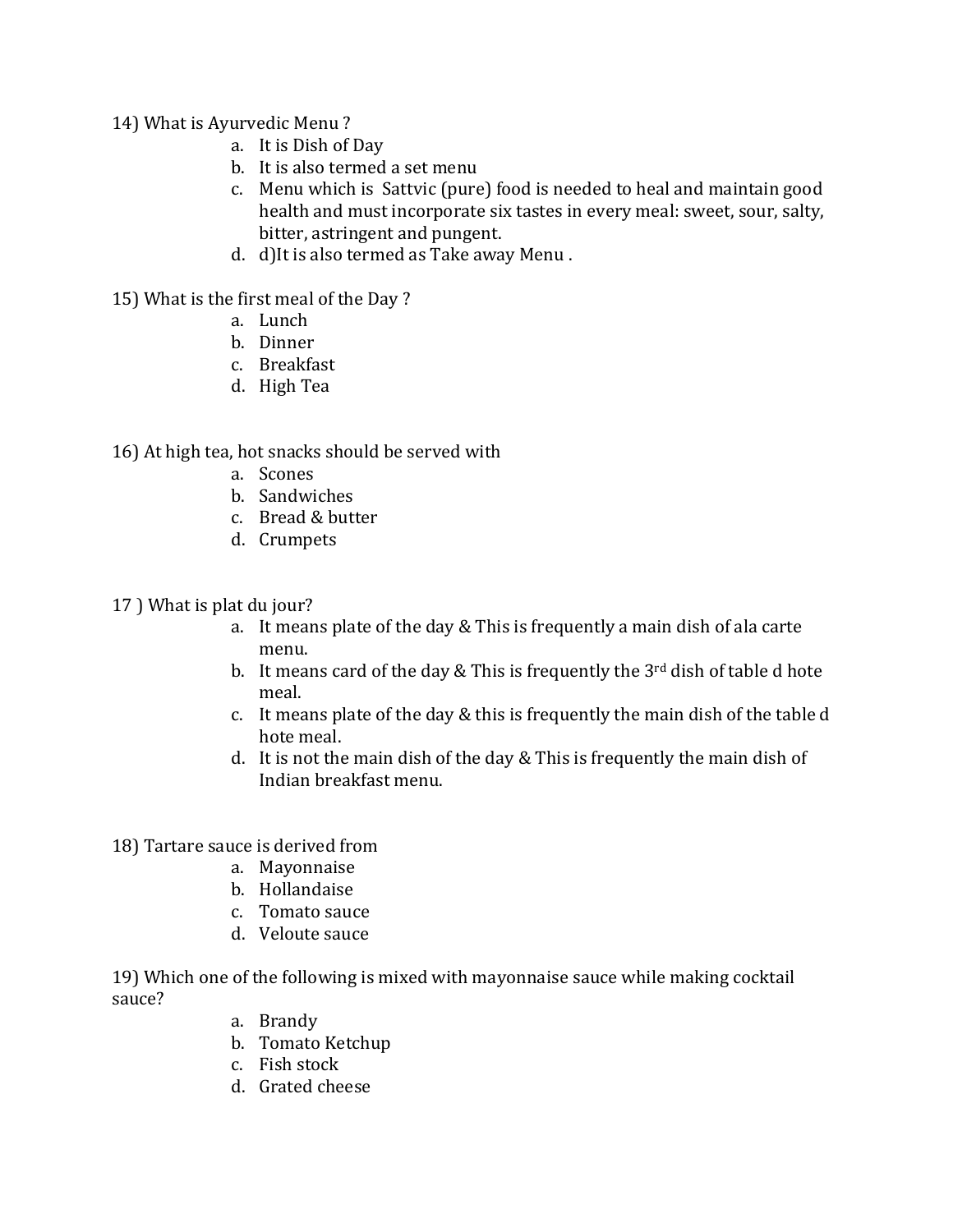20) Accompaniment for prawn cocktail is

- a. Mint sauce
- b. Roasted gravy
- c. Brown bread & butter
- d. Red currant jelly

21) Roe of female sturgeon fish :

- a. Snail
- b. b)Huitre
- c. Lobster
- d. Caviar

20) Cigars and cigarettes are presented to the guests from

- a. Cheese trolley
- b. Flambé trolley
- c. Sweet trolley
- d. Liqueur trolley

21) English term for Poisson is

- a. Chicken
- b. Pork
- c. Meat
- d. Fish

22) English term for Ouefs is

- a. Chicken
- b. Ham
- c. Turkey
- d. Eggs

23) English term for Huîtres is

- a. Snail
- b. Salmon
- c. Oysters
- d. Chicken
- 24) English term for Saumon Fumé is :
	- a. Snail
	- b. Salmon
	- c. Smoked Salmon
	- d. Chicken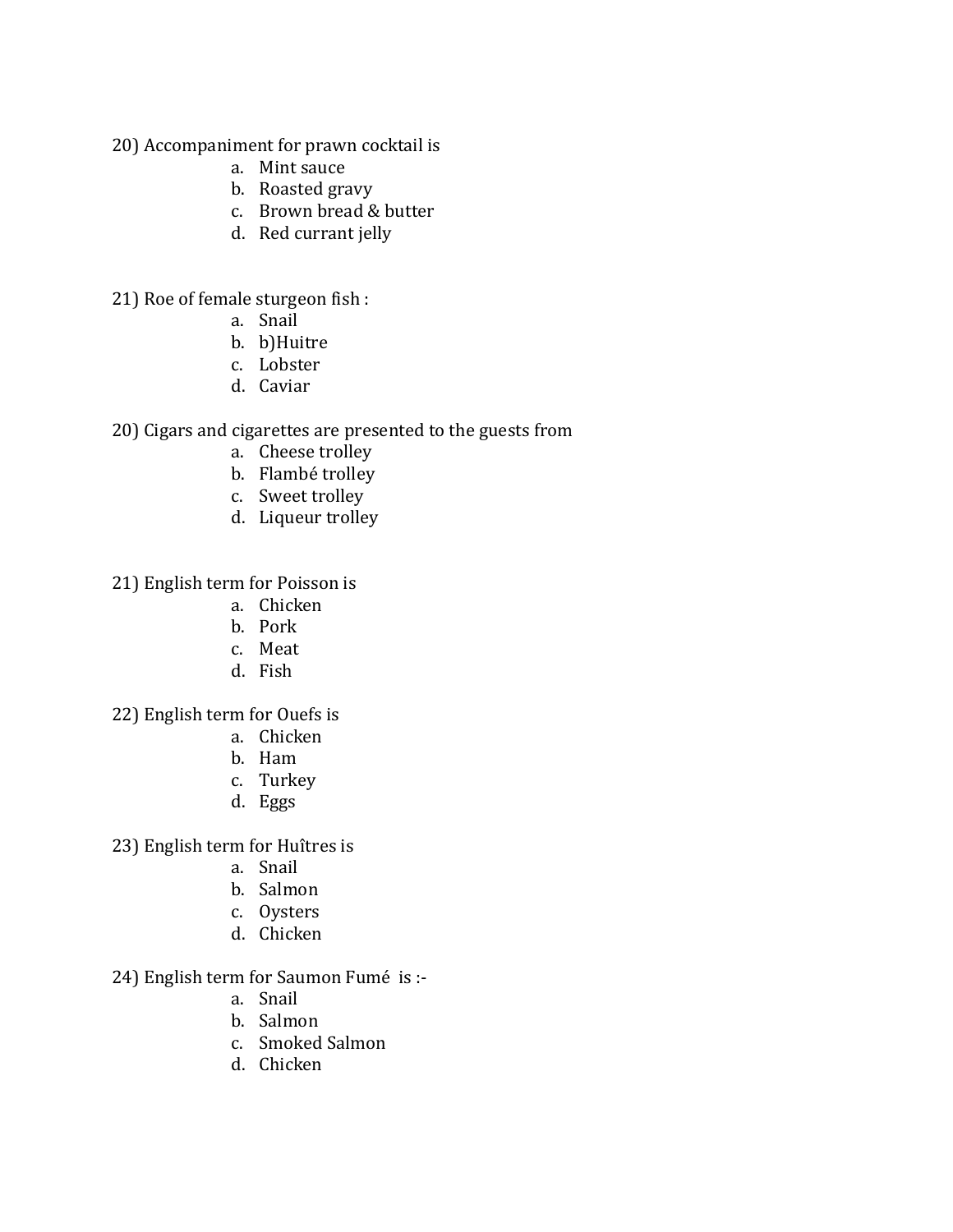- 25 ) English term for Demi Homard is :
	- a. Cold Lobster
	- b. Crab
	- c. Smoked Salmon
	- d. Chicken

26 ) English term for Boeuf Rôti is :

- a. Roast Pork
- b. Crab
- c. Smoked Salmon
- d. Roast Beef

27 ) English term for Porc Rôti is:-

- a. Roast Pork
- b. Roast Beef
- c. Smoked Salmon
- d. Chicken

28 ) English term for Escargot is :

- a. Roast Pork
- b. Roast Beef
- c. Smoked Salmon
- d. Snail

29) Russian cigar may be offered in which course in French classical menu ?

- a. Sorbet course -
- b. Roti
- c. Poisson
- d. Hors d oeuvre

30) What is a Humidor?

- a. An air tight container for keeping Cigar moist .
- b. An air tight container for keeping tobacco dry
- c. An air tight container for keeping Cigarettes moist,
- d. An air tight container for keeping Tobbacco wet .

31) Which is a type of Tobacco , produced from tobacco Plant found in Syria ?

- a. Perique
- b. Latakia
- c. Pipe tobacco
- d. cigarette tobacco .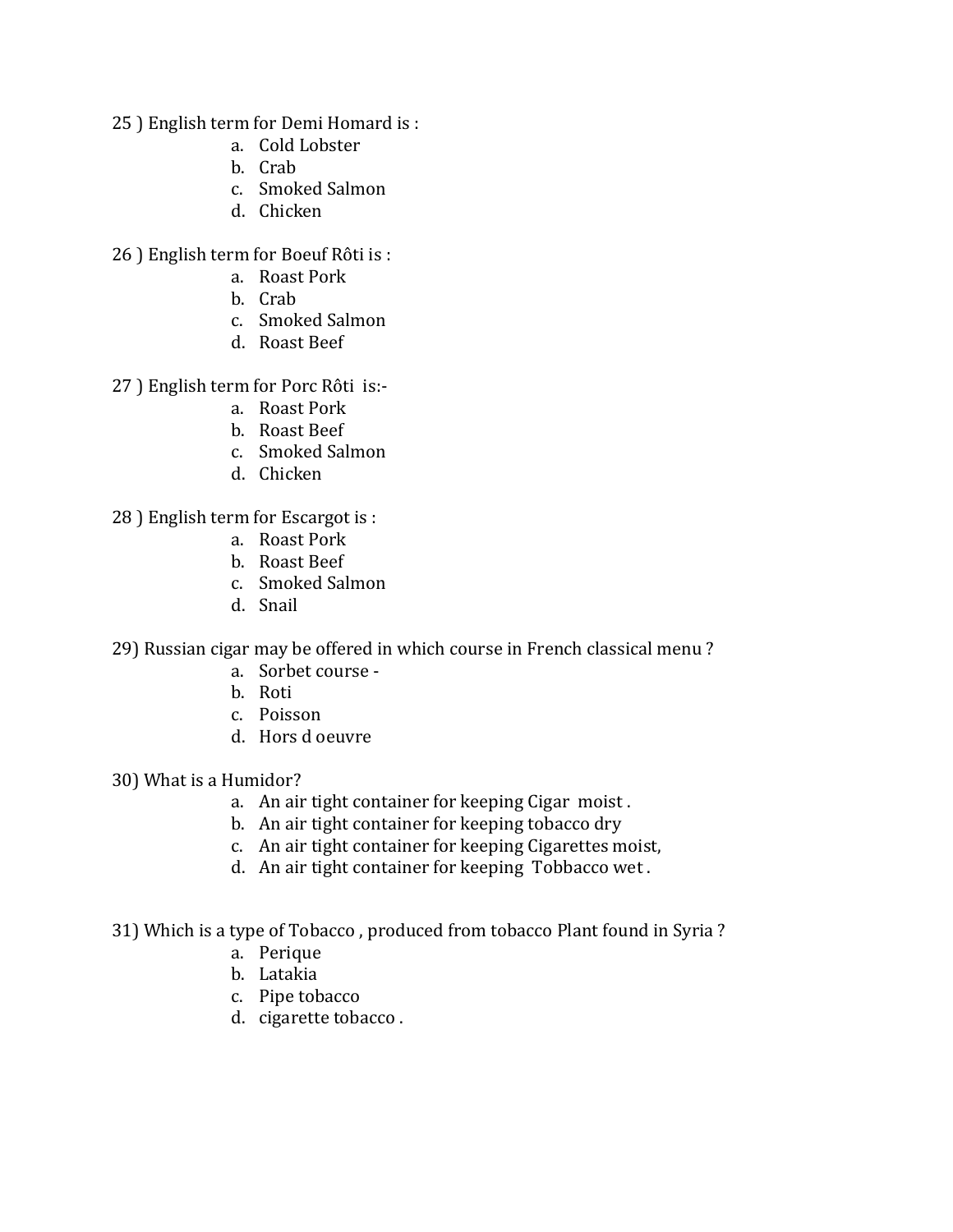32 . In which country finest quality of Cigar leaves are grown ?

- a. India
- b. Europe
- c. Canada
- d. Cuba

33) Non Alcoholic drinks may have alcohol content less then

- a. 0.5% abv
- b. 1% abv
- c. 1.5% abv
- d. 2% abv

34) Which of the following is collected from the dispense bar?

- a. Tea
- b. Hot Chocolate
- c. Soda
- d. Coffee
- 35) The world largest coffee producer is
	- a. India
	- b. Mexico
	- c. Costa Rica
	- d. Australia

## 36) Coffee grind used in Espresso coffee is

- a. Course
- b. Medium
- c. Costa Rica
- d. Very fine

37) The top copy of the KOT goes to the

- a. Front office
- b. Kitchen
- c. Guest
- d. Cashier
- 38) Which one of the following information is not necessary on KOT?
	- a. Table number
	- b. Waiter number
	- c. Manager's name
	- d. Date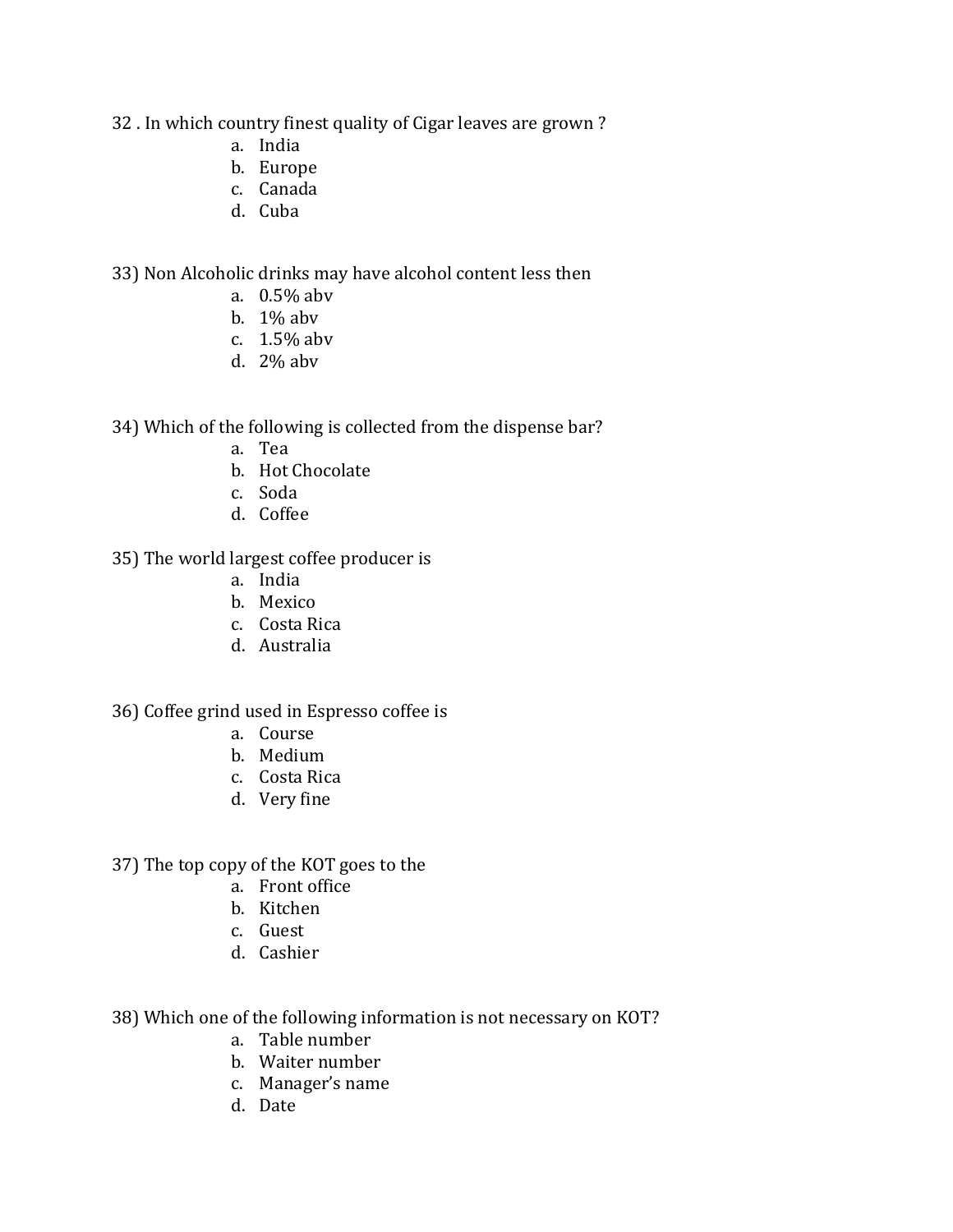39) Which one of the following terms is used is used while continuing the order in second KOT?

- a. Suivant
- b. Retour
- c. No charge
- d. En place

40) Champagne of teas is the name given to

- a. Assam Tea
- b. Ealgrey Tea
- c. Lapsang Souchong
- d. Darjeeling

41) Function catering is organized by

- a. Banquets
- b. Kitchen stewarding
- c. Room service
- d. Lounge staff

42) The plunger method of making coffee is known as

- a. La cafetiere
- b. pecolator
- c. cona
- d. Turkish
- 43) The size of a cover is
	- a. 20"x12"
	- b. 20"x18"
	- c. 24"x15"
	- d. 24"x12"
- 44) The concept of fast food was first introduce in
	- a. USA
	- b. UK
	- c. USSR
	- d. Japan
- 45) Cona coffee is made by
	- a. Filter method
	- b. Vacuum infusion method
	- c. Percolator method
	- d. Turkish method